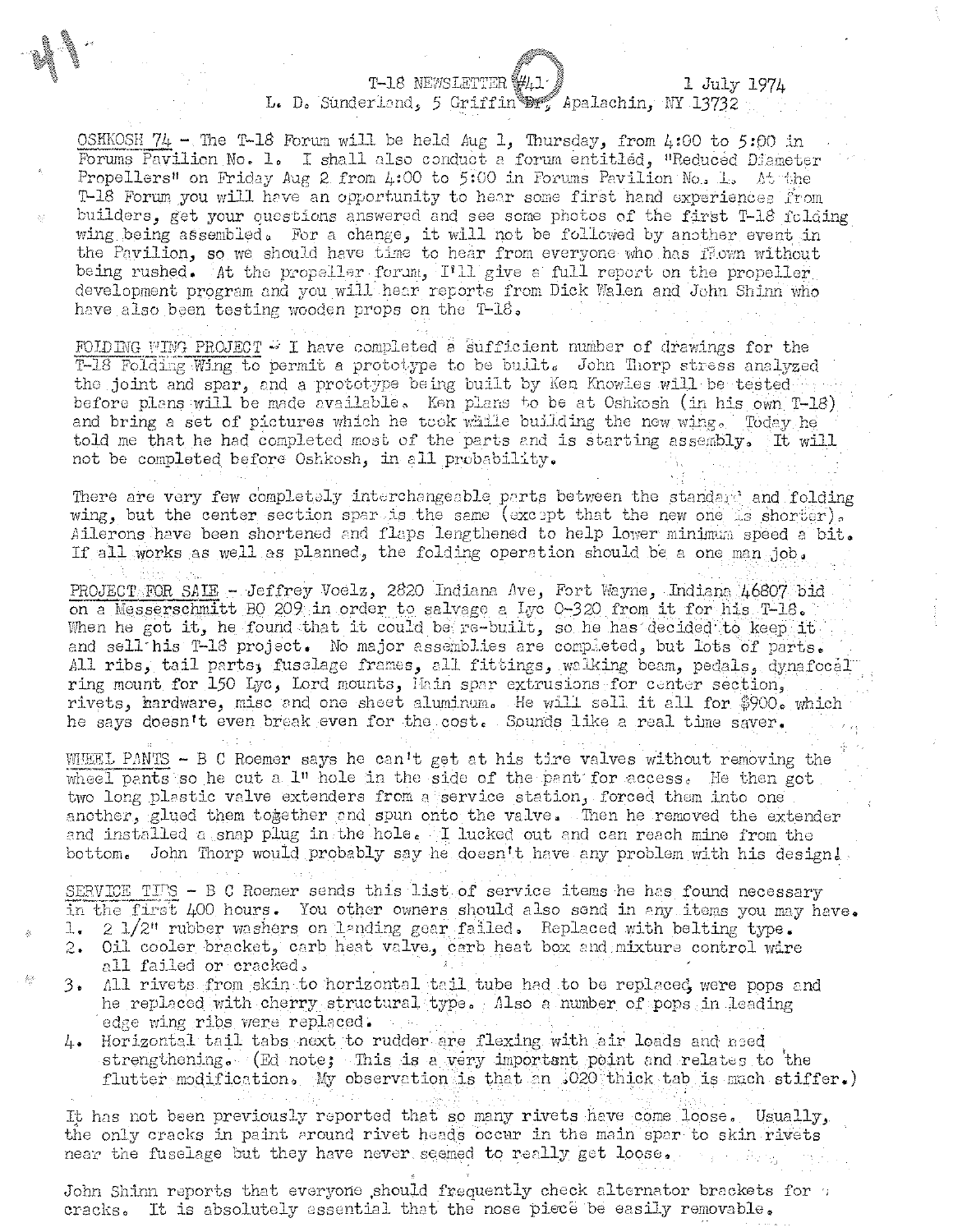Page 2, T-18 NL #41, 1 Jul 74

¥

TAILSPRING ATTACHMENTS -

Bill Johnson just had a failure of the front attachment point for his tailspring. The bracket cracked off right through the bolt hole and the two rivet holes for attaching the plate nut. He also found cracks in the aft attachment fitting near the two  $1/\mu$ " bolt holes. It would be wise for the two fittings to be inspected immediately. The 591 bracket was made of 2092 as recommended. Bill says that since the brackets are difficult to inspect, you should be on guard for another clue. He had a loud runbling noise during taxiing but assumed it to be sloppy tail wheel bushings. After ropair, it was gone. Bill beefed up the 591 bracket by making a new one from two layers of .063 plus a radiused washer of .125 steel. The nutplate was deleted. An 063 steel doubler was installed over the 583 bracket. The ends were made long enough to tie into the lower longerons to pick up side loads.  $1/4$ " inch bolts were replaced by  $5/16$ " bolts. Total time on the airframe was 220 hours. About 300 landings were made on mostly rough runways.

MORE ON BILL-JOHNSON'S RETRACTABUE T-13- Bill has sent me some additional information for inclusion in the Newsletter which was not in the article he sent to Sport Av. "My first speed chock with gear up gave a cruise speed of 190 TAS at 6,500 feet. The center gear doors had not been installed, and the left flap was stuck down 1.25  $\mu$ . A considerable amount of cross control was necessary to maintain straight and level flight. After some rework to get the flap to fair, installation of the center gear doors and changing the rigging of the outboard panels to minimize some twist, the second speed check was made. The speed at 73% cruise power and 7500! was 203 mph TAS. Top speed in level flight is about 225 mph TAS.

The handling of the airplane is greatly improved. Directional stability in flight is noticeably different. The airplane will hold the heading once trimmed out quite well. On a recent 70 mile flight, I made only one heading correction of about 5 degrees. The main gear tread is about eight inches wider than the fixed gear. This plus the larger fin and rudder make ground handling very easy.

NACA data indicated that the airfoil change should cause an increase in stall speed of two or three mph. A pleasent surprise was instead a three mph reduction in stall speed with flaps, and no measurable change with no flaps. This effect may be due mainly to the Hoerner tips. However, the eerodynamic twist which was built into the root section between Buttock lines 210 and 385 may also be contributory.

An unexpected problem occurred during preliminary flight tests with the gear retracted. Blast from the exhaust pipes pressurized the wheel wells so that the gear stopped eight inches short of the full up position. The problem was isolated by taking some inflight movies. The gear would retract only when the throttle was closed so the exhaust pipes were modified so that the outlets are now about six inches outboard of the original positions. Now, at full power the gear can be completely retracted. Relocation of the exhaust pipes resulted in a 12 mph speed increase with the gear down at 70% power. I don't understand why, but the effect may be due to circulation effects in the wheel wells. It would be interesting to see if the exhaust pipe relocation would have an effect on a fixed gear T-18.

A problem with this very clean configuration is that it exceeds the present red line so I am conducting a flutter investigation. The analytical characteristics of the wing structure will be calculated using a digital computer. This will be followed by a static shake test and an inflight test with strain gage instrumentation Sufficient data will be obtained to determine gust response and damping characteristics of the structure. I hope to establish a redline of at least 250 mph at 2000 feet altitude. If not, the analytical program will show what needs to be done, as well as what the redline IAS should be."

71

CANOPY SEAL AND MOLDING - Sorry, but it is all gone. โกรมาย (วันหลักเทคโป<br>วัวเจนีย์ (จันพาเจนีย์)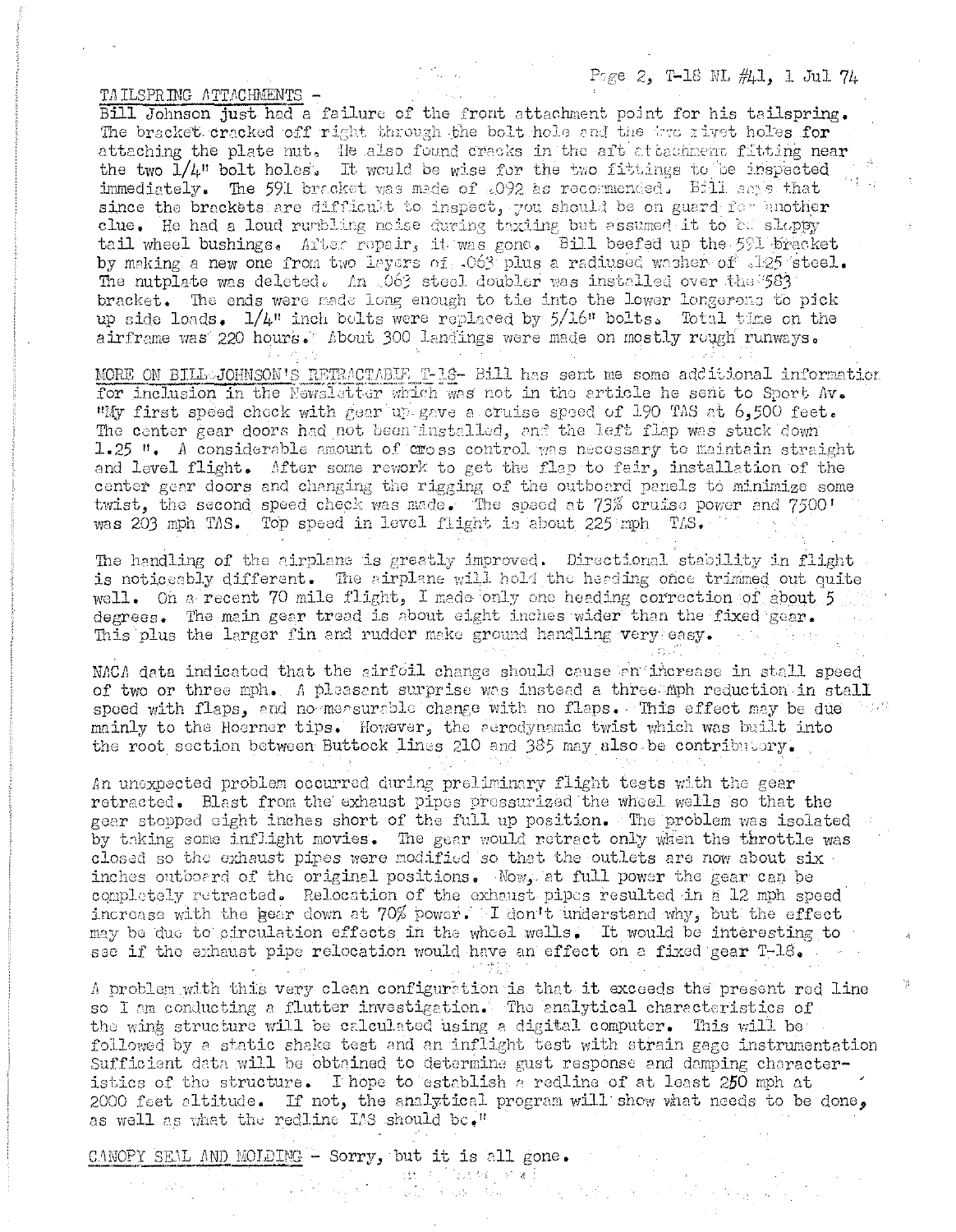## Page 3, T-18 NL  $\#41$ , 1 July 74

FIRST FLIGHTS- Max Pendergrast, 1611 SW 26th Street, Ft Lauderdale, Fla reported the first flight of  $#419.$  He made the following modifications: " wet leading edge of the wing, using Fuller Obrian sloshing material (12.5 gal per LE section, 50 gal total), full 74" constant speed prop from a Mooney, 2.5" longer landing gear, .0 32 in lieu of .025 on wing and fuselage. The entire plane was flush riveted or counter sunk. Low profile rivets on .032 or counter sunk on anything under .032, All riveting was l" apart. Also, some modifying was done on the cowling. The little jewel flew on April 9, 74 and about the only statistics I can give you now is that it was light at 60 and airborne at 65 indicated. It is quiet enough to carry on a conversation without raising your voice too much. "

He doesn't say, but it is probably powered by an 0-360 engine. Empty weight is probably the flighest yet,  $1,117$  pounds. Forward CG is  $68.2$  and aft CG is  $71.$ Max sent a list of installed equipment that is just too long to print. No, it doesn't have a restroom, ladies,

Worthy R Warnack, 189 Bayshore Dr, Baytown, Texas 77520 flew his round back T-18 March 16th, 74 (SN 772). It took him 3 3/4 years to complete and \$4,000 +. "It has an 0-320 swinging a Hartzell HC-C2YK-l of 70 inches length. Modifications include: Round back, roll bar  $3/4$ " higher, canopy  $3$ " higher, right pedal moved to clear tank support, tunnel rounded, dash set back 3 1/2", canopy similar to Derringer, mounted on three arms, moves up and back. The larger headroom is comfortable but the added cross section cancels out aleaner back. It is neither the fastest nor slowest T-18. It has fantastic climb out  $(2,000 \text{ fm})$ , no upholstery yet so it is loud. I have ,taped on stall strips and have decided to instal them permanently, They do wonders for the stall - give a nice warning.  $\mu$ <sup>n</sup> of  $3/\mu$ <sup>n</sup> angle mounted midway out the center wing on each side works fine.

My goal was to cruise 150 mph in comfort and I think this has been surpassed easily. The plane is a dream to fly (as all  $T-18'$ s seem to be). I cannot claim any real advantage for the round back other than esthetics. My plane is very stable at high cruise, maybe because of the smooth flow aft of the cockpit  $-$  I don't know. I sacrificed alot of visibility and the construction of the canopy was a major  $\mathbb{Z}_2$ project in itself. Earlier T-18 experience pretty well proved that a constant. speed prop adds climb performance, but little speed. My plane is no exception. But I really do enjoy the lower RPM (1900 - 2000).performance - much quieter and vibration free.  $\prime\prime$ 

This airplane was completed in my garage which is located in a flood prone area on the coast. During construction, I evacuated N2WW three times due to storm threats. The last time, my shop was flooded with  $3 \frac{1}{2}$  feet of water during tropical storm Delia. Fortunately my ship was evacuated earlier. I'm moving next month.  $\prime\prime$ 

 $\#$ 716 Flies - Ron Kuyoth, Jr., 6128 Secor Road, Toledo, Ohio 43613. Finally after  $\overline{4}$  years and 2 months,  $\#$ 716, N8RK, went to the airport Feb 25, 1974. The FAA, out of Vandalia, Ohio, made their inspection on the 21st of February. The plane was still in the garage, wings removed, awaiting its trip to the airport. I had called  $F\Lambda\Lambda$  the previous week after being informed that there was at least a three week wait on inspections. When they called and said they would be here on the 21st, I explained to him that the plane was disassembled, but he agreed to inspect it anyway. He was very formal and did his job without much comment. Then he went out to the airport and inspected Max Dauer's Teenie Two which was built in my garage alongside the Thorp. The buddy system worked well as we were able to share ideas, help eachother, and then there is always someone to praise and encourage you. Both planes were approved!

The trip to the airport was uneventful and after assembly, there in 20 degree weather, taxied it down to the active. I made a few high speed taxies with it and found that it handled beautifully. Mfter checking things over for the first flight,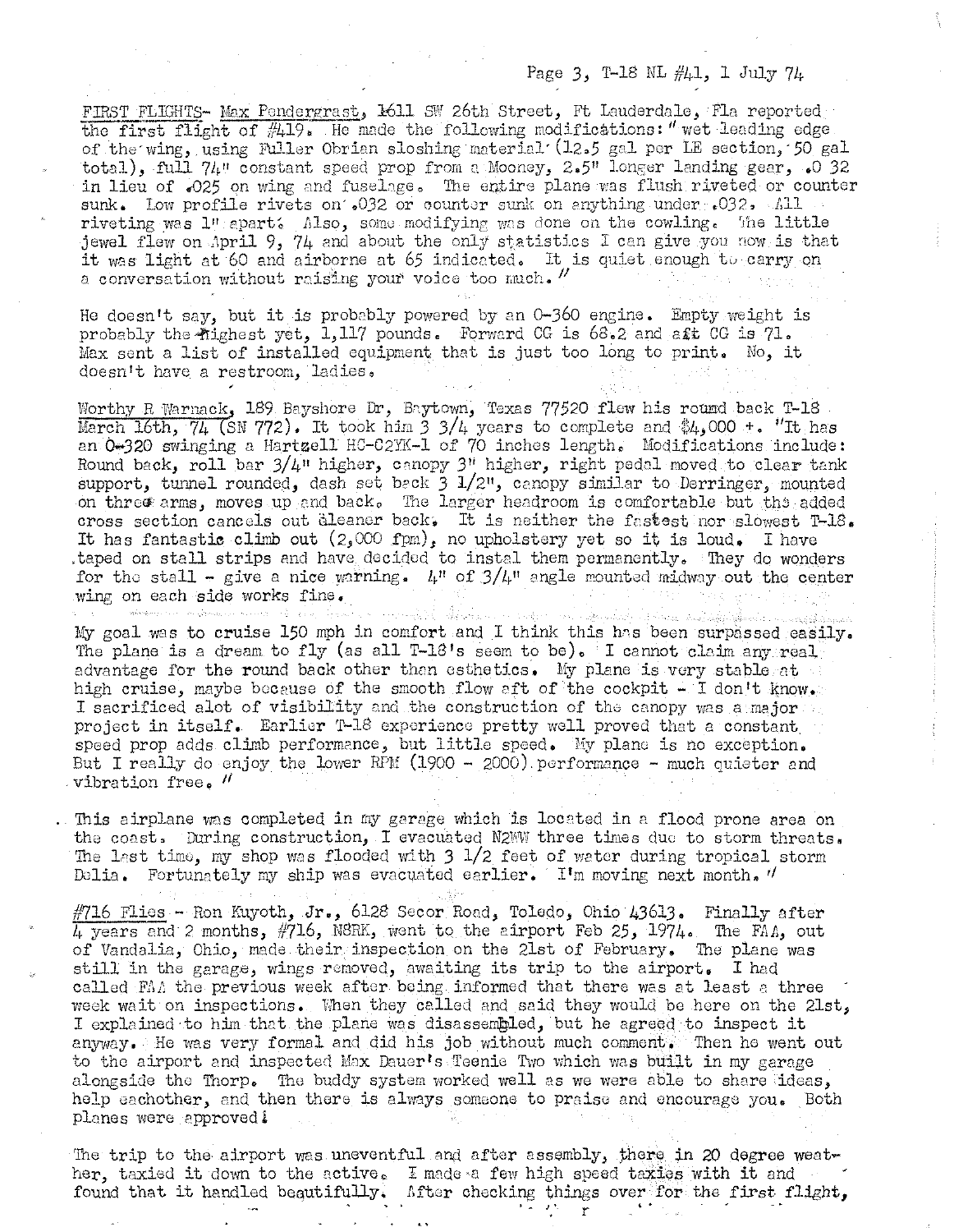Page 4, T-18 ML #41, 1 July 74

#716 contid - they changed runways so had to taxi to the new runway. Mode a final check of everything, stilled out onto the runway, gave it full power and after a short roll was off. It climbed right out and I made 3 trips around the airport. My final approach speed was lit man because I was not certed the alrepeed was correct. I found after the flare that the airplane floated about half the larger of the runway since the speed was so high but proveeded on to make a 3-point lending. March 2019 and the second special and in the second second second second second second second second second second second second second second second second second second second second second second second second second se

The plane had a slight tendency to roll to the left and the pitch trim was not adequate in the forward direction. Bob Dial and Parker Miller advised me to bend the trim arms a bit and this cursd the pitch trim problem. Now, for the roll we problem, several other cuncts neve had this problem. I went to great lengths to build my wing without wrists. I jigged the center wing onto the fuselage, the main spar bolted to the fuselage, the read spars bolted to the inselage and all the ribs on the spars. I put redheads into the concrete floor of my garage, bolted . 2 x L's onto the A frame and bolted the A frame right to the floor using all we threaded rods. On the outside of the wing, I riverted an angle on the rib with a hole in the bottom of it and put an all-threaded rod through the angle into the redhead in the floor. I leveled the main spar and rear spars and jam mitted them together with an all-threaded rod. Both main and rear spars were perfectly in line and absolutely could not nove. I had the holes in the skins, center lines on the ribs and stretched the skans over the wings while still in the jig and stretched them tight with truck inner tubes. Transferred my holes onto the ribs and cleaced it together. I cannot see how there could possibly be any twist with this method. and and all and more and the control of the control of the company of the control of the control of the control of the control of t<br>The control of the control of the control of the control of the control of the control of the control of the c a P

There is a slight twist in my outer panels but the way it is twisted, I expected the plane to have a tendency to roll to the right, but just the opposite happened. Would like any suggestions on correction of this problem. I nave heard of mays lowering their left wing slightly and raising the right at the fitting. All note: I'm glad to hear that someone else had this problem even when they went to all the trouble to jig up the wing. I just built mine with matched hole itooid againd checked it with a big level before riveting. To cure the left wing heaviness. I just Massaged the ailgron, as John calls it. That means tending the trailing edge a bit (up on the left aileron and down on the right of course for left wing heavy. This gives the appearance of flying with the left aileron drooped a bit, but it doesn't seem to slow me down any, )

I have an 0-320-D2B, 160 hp engine with a 180 EM hub which I purchased from the Anderson Propeller Co. The prop was nover demaged but. I had it out to 70" length. The pitch is  $74.6$ . Since my landing gear is 2 1/2 inches longer I still have 9" clearance in lovel attitude. I don't have performance data yet after only 3 hours. It was a long 4 years, but in my opinion the wait was worth it. I think the T-18 is one of the finest homeonilts ever designed. See you at Oshkosh. NoRK, Wt.-885#

PARNT AND PRIMER- Several months ago I got to see Bill Lawson's T-18 while in Seatt His pating job this so outstanding that I asked him to send me information on it. Bill will pry to make Ornkosh so you may see for yourself. He used 3815 zinc chronats installer sing primer. He found that combining one gallon of the primer with two gallens of its catalyst (3816) is enough to do both sides of all the slaminum for the T-38. It is nade by Fuller-O'Brien Corp, So San Francisco, Calial. 94080. Instructions say <sup>n'</sup>mix only as much as can be used in 8 to 12 hours as the misture will geleater a times" He used DuPont Imron polyurethane enamel for the finish scats. Grunnan uses it on the Yankee. Bill lives at 2419 SW 150th Seattle, Wash 98166.

ISULE CEAR SOURCE - George Byard, 5354 Ocean View, La Canada, Calif 91011 says he hade in landing gears on John's tooling and 3" longer. Price is \$225. FOB. Company Register

CUTTING PIEXIGEASS. Doug Hilton, 1608 NE 120th, Portland Oregon bought an abrasive disk from "Gee Bee" that cuts plexi like butter with a 3/8" variable speed drill.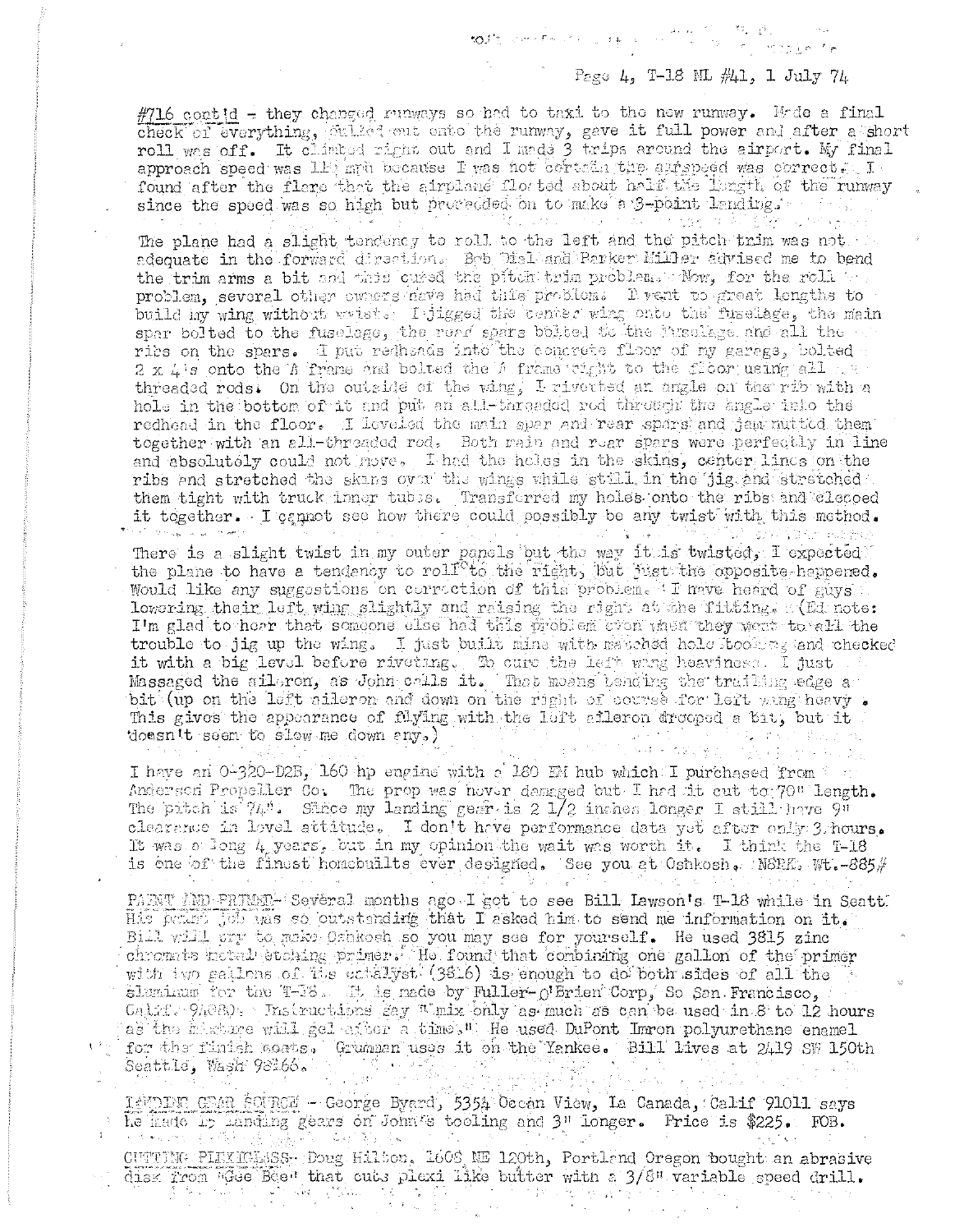## Pago 5, T-18 NL 41, 1 July 1974

MATERIMIS - Dick Baxter of Spencer Aircraft, 8410 Dallas Ave So, Seattle, Wash 98108, 206-763-0210 says he will send a materials list of homebuildert supplies to anyone requesting it. He has all sorts of hardware - especially PROP BOLTS for the new wooden props which are 5 3/8" thick.

Ken Knowles Sport Aircraft, 27902 Alvarez Dr. Palos Verdes Penninsula, Ca 90274 says he has just about every raw material for the T-18. Today, I asked him if he was having trouble getting materials and he said he was, but at present he had everything. As mentioned earlier, Ken is putting his 30 years in the aircreft business to good use for he has offered to build the prototype T-18 Folding Wing. He will supply a price list upon request. Ken has beautiful Tie Tacs of the T-18. (They were \$3.95 last I heard.)

ENGINES - Gibson Aviation, P.O. Box 880, El Reno, Okla 73036 sent me a catalog of all their engines, parts and manuals. They would probably send you one on request.

YOUNGEST T-18 PILOT - I hear that George Leider's 16 year old son soloed his T-18 with only 21 hours total time. Both George and his brother had low time when they first flew the  $T-18$ .

 $\#929$  (N 8786) FLIES - John Thorp reported that on 10 February 74, he and Kay flew out to Chino airport to see Bill Warwick fly #110 T-18 to take to the air. It was built by Don Phelps in a time that would almost rivel Irvin Faur . He bought the plans 20 July 19731 In addition, 10 more T-18's flew in to see the event: 1. Bill Warwick, 2. Ken Knowles, 3. Ollie Smith, 4. George Leider, 5. Earl Odie, 6. Chuck Borden, 7. Lyle Fleming, 8. Don Taylor, 9. Howard Culbertson and John. All 11 ships were lined up for pictures and Kodak really made out. Now lets see a good shot get sent to Jack Cox for Sport Aviation you guys!

FLANGE REINFORCEMENTS - Roy Sweatman, who makes the clamp-around reinforcements. is now incorporated under the name Presque Isle Air Inc. See Sport Avistion Ad.

FIBERGALSS PARTS- Leopold Perlaky, 6301 Somerset Rd, Riverdale Md 20840 says he has fabricated a nice set of molds for fiberglass wingtips, nose bowl and tail tips. He is willing to supply a few sets of these parts to other T-18 builders if he doesn't have to bother with packing and shipping. In other words, they must be picked up in the suburbs of Wash, D.C. He has about 10 years experience in fiberglass fabrication, mainly in boats and associated parts.

#671 FLIES - Paul Stanley, 2012 - 29th St, Galveston, Texas 77550 flew for the first time 9-17-73. The only problem after the first 3 hours was a heavy left wing and a weak mag. (Does everyone have a heavy left wing?) He took  $4\sqrt{1/2}$  years to build it, has an 0-290-G, no electrical system and weighs only 752 pounds. (Wow, that is really light, but I still wouldn't want to prop a big Lycoming.)

OSHKOSH SHEET HETAL WORKSHOP- For a number of years we T-18ers have been manning the sheet metal workshop at the Fly-In. Last year we got a vacation and actually kicked some tires and did some flying. But again we have been asked to help out. The workshop will be arranged to demonstrate each phase of building a metal ... aircraft: Layout and reading drawings

Use of transfer templates and matched hole tooling

Cutting sheet and plate stock

Dimpling

Riveting

Forming ribs (stretch forming and recess forming)

A chart will be made explaining each of the above and posted by a work area. Thus it won't be necessary to interrupt a demonstration to go back over a step every time a new person walks up. Hopefully we can have tables to cover each of the demonstrations. There will be a continuous demonstration again on forming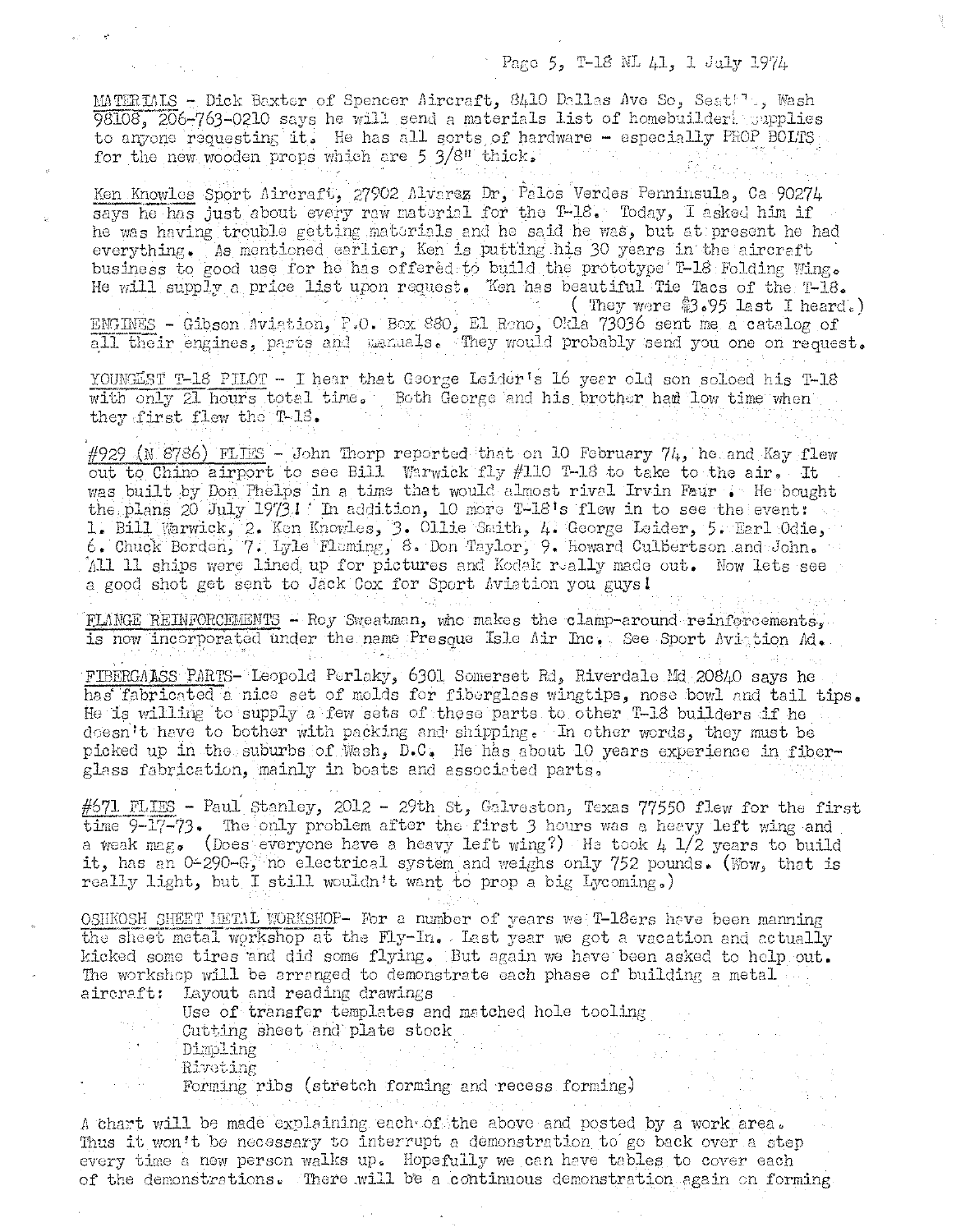## Page 6, T-18 NL #41, 1 *July* 1974

ribs Pazmahy style. Will someone volunteer to loan us a set of good durable T-18 rib form blocks? It would be fine if we could keep the workshop manned by at least 2 people each day from 9:00 'to 5:00. The team could consist of one: experienced builder and someone less experienced. So this means ell of you are candidates. So, if you will volunteer to spend some time, please drop me *e* note indicating which days you will be available and I'll make out a schedule. There will be two shifts a day:  $9:00$  to 12:30 and 12:30 to 5:00. The store will not need to be attended during our forums, so don't shy away from Thurs and Friday. If possible, try to sign up for a half day shift. If enough of you sign up, then it won't tie some of us down all week. If anyone has suggestions for the workshop, please send them to me. Some of you might have components ready for riveting which you would like to bring and get some expert help assembling. If so, bring them. If you want help on your rib forming, bring the raw material and templates. You can have experts like John Shinn, Dick Walen and many others give you a hand.

T-18 CENTERFOLD FROM PLAY-AVIATION- When I saw the centerfold of John Shinn's beautiful T-18 in the February issue of Sport Aviation, I thought it would be nice enough to frame, especially if it didn't have the crease down the middle. So I obtained 400 copies of this nice color photogreph from the printers of Sport flv assuming'that many of you would like to have a copy also. They are printed on the same paper stock as the magazine. I have ordered mailing tubes for them so they can be mailed without being creased. You may obtain one by sending me \$2.00 for the first copy and \$1.00 for extra copies. The tubes should be here before long. If you overseas builders wish to order copies, I will indicate excess postage with the order.

WOODEN PROPELLER TEST PROGRAM - we have tested 4 different propellers on 4 T-18's, as a part of a formal test program for Sensenich. Each prop was first made with brass lending edge and tipping and then the brass was removed and replaced with a smooth plastic ( with the exception of the W66IM76 which had only plastic ). Tests were run on my 0-290-G, John Shinn's 0-290-D2 (135 hp), Bob Daniels' 0-320-E2A  $(150$  hp), and Dick Walen's 0-360 (180 hp). I don't have all the data collected yet, but here is a brief summary. I'll later publish more complete data.

|                |              |                | PRELIMINARY DATA |                       |
|----------------|--------------|----------------|------------------|-----------------------|
| Propeller      | Tipping      | Engine         | Max Static rpm   | Max rpm at $7,500$ ft |
| <b>W66LM74</b> | <b>Brass</b> | $Q - 290 - G$  | 1975             | 2550                  |
|                | Plastic      | Ħ              | 2075             | 2625.                 |
| W66LM76        | Plastic      | 11.            | 2025             | $-2525$               |
|                | Ħ            | $0 - 290 - D2$ | 2100             | 2725                  |
|                | n            | Ò-320-E2A      | 2200?            | 2800                  |
| W68LY80        | Brass        | $0 - 360$      | 2000             | 2800                  |
| Ħ              | Plastic      | $0 - 360$      | 2150             | 2700                  |
| <b>W68LY82</b> | Brass        | 0–360          | 1950             | 2700                  |
| <b>W68LY82</b> | Plastic      | $0 - 360$      |                  |                       |

The most important piece of information is rpm at 7500 feet, full throttle. Rated rpm for the  $0-290-G$  engine is 2600, so the  $74"$  pitch in plastic is about right for that engine. Rate of climb isn't quite as high as with my metal props. It is about  $1,000$  instead of  $1200$  fpm loaded. It is quite noticeable in the 90 degree weather we have been having this week. But I like my cruise at low rpm. The significant thing is that changing to the plastic tipping increased rpm about 100. find if you look at T-18 /,irspeed *vs* RPM Controlled by Throttle curves, you will see that a 100 rpm increase gives nearly a 10 mph increase in speed. Dick Walen and I both realized over 5 mph increase in speed when changing from brass to plastic tipping on the same propellers. The only strange thing about it is that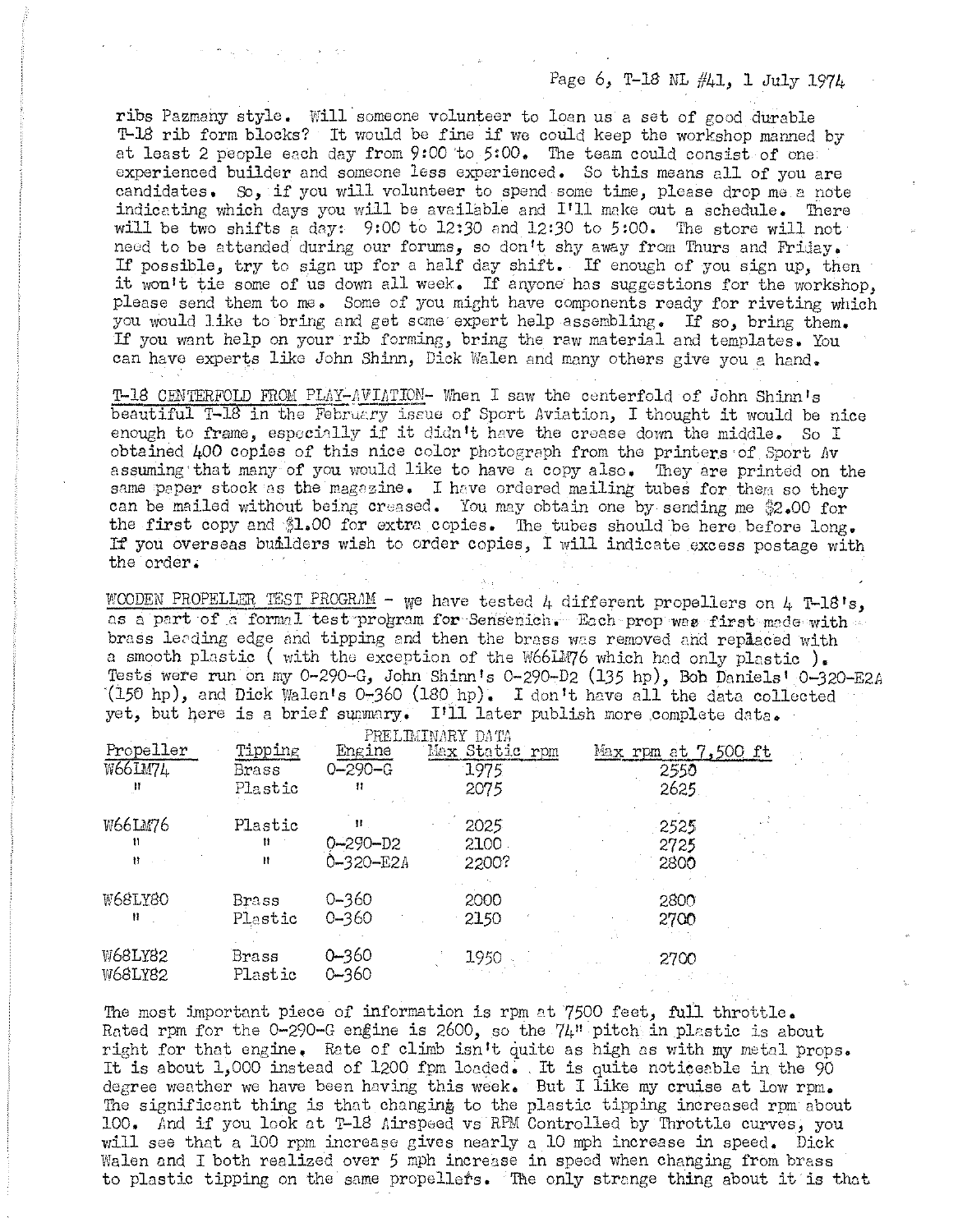## $P$  Page 7, T-18 NL  $\mu$ 1, 1 July 1974

on the  $0-350$ , the higher drag brass leading edge and tipping gave a higher rpm, even though the airspeed was lower. The W68LY82 hasn't been flown with  $_{\text{both}}$  types of tipping yet so we don't know whether it will do the same. Just talked to John Shinn and found that the 2725 rpm for the 0-290-D2 was for 3,000 feet and at 7,500 feet, the maximum rem was eround 2650. This engine is rated for continuous operation at  $260$ ) rpm, however, ho Wilfko he should have a  $74$ " pitch. It is strictly a matter of preference. That engine could use either a  $74$ <sup>n</sup> or  $76$ <sup>n</sup> pitch prop.<br>He says he also misses his "show-off" high rate of climb. John has thus He says he also misses his "show-off" high rate of climb. ordered a W66JM74 prop. He figures his maximum speed is 184 mph with the 76" pitch. This is about  $4$  or 5 mph faster that the metal M74DII-4-68, data taken on the same day within 1 hour period.

Bob Daniels from way out in Oregon, does high altitude photography work. He tested the same W66IM76 on his 150 hp T-18, and reported a 5 mph increase over the metal prop he had been using, (  $195$  mph vs 190 for the metal). He checked this out over a  $7.5$  mile measured course. The metal prop is  $68$ <sup>u</sup> long x  $75$ <sup>u</sup> pitch. The wood prop is also much smoother but won't climb quite as fast as the metal one.

Dick Walen favors the 8.0<sup>t</sup> pitch on his 180 hp T-18. He really raves about the wood props and gets around 210 to 213 mph with them. Laybe the plastic will help the 82".

I did not list true airspeeds in the table because no direct comparison has been made of the various test aircrafts' airspoed systems. About the only way meaningful data can be deduced from airspeed readings is $X$ feadings  $\mu$  ade on the same system within a few minutes of one another. I developed a leak in my pitot line between tests of the  $76"$  pitch and  $74"$  pitch props and had to recalibrate the system. Both of them were cheched against the metal prop on the same day and both were faster than the metal one.  $\Lambda t$  5,000 feet altitude, full throttle, I can cover  $my_1$  6  $m$ ile measured course in 2 minutes average with the  $74$ " pitch plastic tipped prop.

Conclusions: Use of the plastic tipping gives a  $5$  to 10 mph increase, so I would recommend ordering it unless you expect rough service in rain. Sensenich has been quite cautious about converting to plastic because of the durability question. Ray Hegy and Ted Hendricks use nothing but the plastic and report that it is very durable and easy to repair. John Shinn flow through some rain with the W66IL76 and the clear polyurethane perled off the plastic, but it didn't hurt the plastic. Sensenich had failed to use the proper primer on the plastic. Since then it has been recoated and has held up  $\theta$ K although it probably hasn't had a good rain test yet. Those of you who purchased props with the brass tipping can change it over very easily. Just remove the brass, remove  $3/8$ <sup>n</sup> from the leading edge of the wood, remove  $1/16$  inch layer of wood under area where brass covered, apply Scars Roebuck boat two-part polyester to the leading edge and tip filling in all rivet holes and sand down. Then apply a polyurethane finish. Balance on knife edges by adding or removing plastic before coating, then check again at er finish coat is applied. I discovered how Sensenich gets such a fantastic finish on their propellers. They soak the bare birch propeller in the polyurethane (which has been thinned down well) for about 20 minutes. Then they just spray on the polyurethane and eir dryo

BOB DIAL GETS INSTRUMENT APPROVAL - Bob had been unable to get his T-18 approved for instrument flight so he decided to bring the matter to a head. He obtained. a copy of Dick Walen's instrument waiver and sent it to Washington. Dick figured he would be up the crick and probably lese his approval in the process. But, Bob got a favorable ruling from the FAA in Washington saying that his aircraft simply had to comply with FAR Part 91 to obtain the instrument waiver. So, if anyone has trouble with their local FAA, you can write to Washington for help. But just make sure you have an aircraft which is worthy of the waiver. There are now so many T-18's with this waiver that I have lost track of the number, far more than any other type homebuilt.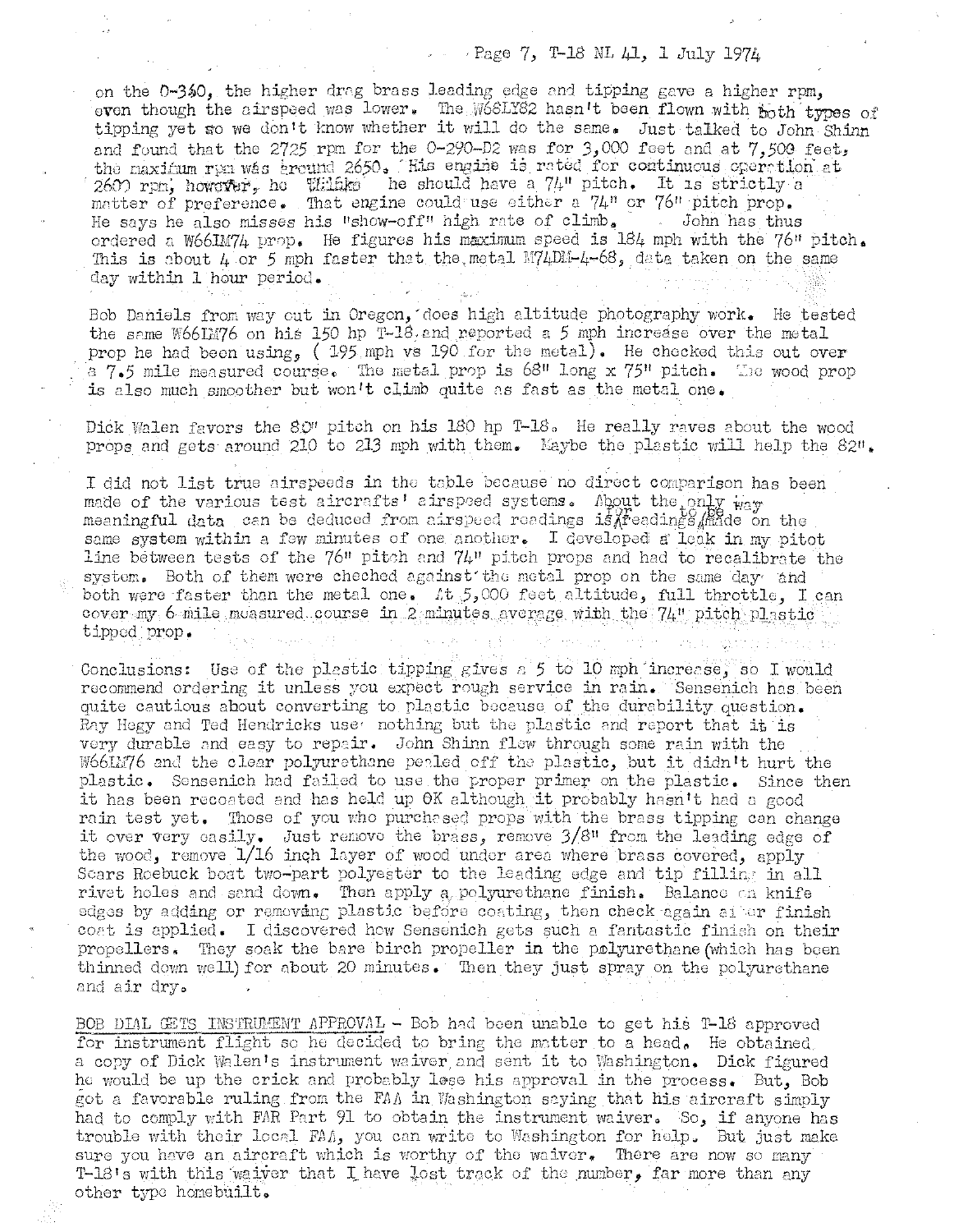# Page 8, T-18 NL #41, 1 July 1974

974C1

TRIM SYSTEM FIEX COUPLING - John Thorp says that Aeroquip 601 fuel line hose works very well as a replacement for the flexible steel cable in the trim system.

WING ATTACH BOLT ACCESS - Recently John had occasion to remove his center section (after a connecting rod bolt broke) and he discovered what a number of people have been saying for some time; namely, that you have to be double jointed to get the wing attachment bolts removed. So, John is changing the plans to show an access hole behind each main spar attach bolt in the 592 bulkhead.

SWIVELLING AIR VENTS- Lyle Trusty, MS 2-17-06, Fairchild Republic Co, Farmingdale,  $\overline{\text{NY}}$ 11735 says he found a good source for swivelling type air vents, McElroy Acft Salvage in Shelbyville, Ill. A set from a late model Musketeer cost \$5.00. They mount in the panel, flush.

PREPARING SHEET LETAL - Robert Clayton, 1783 Harvard Ave, Salt Lake City, Utah 84108 As a new builder, I have more questions than helpful hints, but I do have one thing that might be of help regarding washing down sheet metal to get rid of the coating. Basic H from the Shaklee people is a terrific organic cleaner, highly concentrated that will do a better job safer, than any soap or detergent. It has anti-magnetic properties in that it reduces the tendency for a surface to build a static charge and attract more dirt. It is fantastic for washing planes. It was the only cleaner to go to the moon on all Apollo flights. There will be no residue.

MATERIALS - Received a listing from AIRPARTS INC, 1430 So. 33rd St, Kansas City. Kansas 66106 which shows they carry all thicknesses of 2024-T3 sheet, rivets, bolts and all sorts of other goodies.

TUNED EXHAUST - Ric Keller, #332 has written an article on calculating the length of tuned exhaust stacks, but it is too long to print here. For anyone interested in picking up some extra power in this manner, it may interest you to know the required length - would you believe 10'6" stacks, two side by side? If you could get them running under your wife's seat, they would make excellent heaters too. It will be interesting to see if the plasses win over the minusses in this set-up. Ric lives at 3284 Bayside, San Diego, Calif 92109.

FLIGHT RECORD - Here are the persons who have made first flights since John Shinn first flew in early 1973. Fill print first flights between 87 and 100 when I get the list from John. If anyone knows of a T-18 which has flown but has not been listed in the Newsletter, please have the owner notify John Thorp for he keeps the master list of first flights and assigns numbers. John just notified me that the third Eckel brother has bought a set of T-18 plans, SN 10CC. Gene Eckel had his at Oshkosh last year. In total number of plans sold, the T-18 has not broken any resords. Some homebuilts have had plans sales in the tens of thousands. There are few which can rival the T-18 in total number of aircraft completed and flown however. The BD-5 has been threatening to eclipse the T-18 by the thousands since 1968, but it still has a long way to go to even catch up. (I hear the BD-5 with a Japanese water cooled snowmobile engine and a flexidyne coupling to the prop shaft has been virtually free of burnt pistons, drive shaft problems and mixture problems which have plagued the Hirth engine model.)

#### T-18 FIRST FLIGHTS

| 100              | John Shinn, SN 131, 835 John Anderson Dr, Ormond Beach, Fla 32074      |
|------------------|------------------------------------------------------------------------|
| 101              | Ron Lee, SN 439                                                        |
| 102 <sub>1</sub> | Bob Dawson, SN 244, N-45Z, 211 Savoy, Sugarland, Tex 77478             |
| 103              | Paul Stanley, SN 671, N-4588, 2012 - 29th St, Galveston, Tex 77550     |
| 104              | $F$ J Carter, N-3124                                                   |
| 105 <sub>1</sub> | G C Benuchamp, SN 232, 21 Simon Crescent, Calgary, Alberta, Canada     |
| 106              | Wm E Lawson, SN 774, N-24WL, 2419 SW 150th, Seattle, Wash 98166        |
| 107              | Bob Daniels, SN 216, N-55WA, 1418 Barton, RT 1, Box 740 Eugene, Oregon |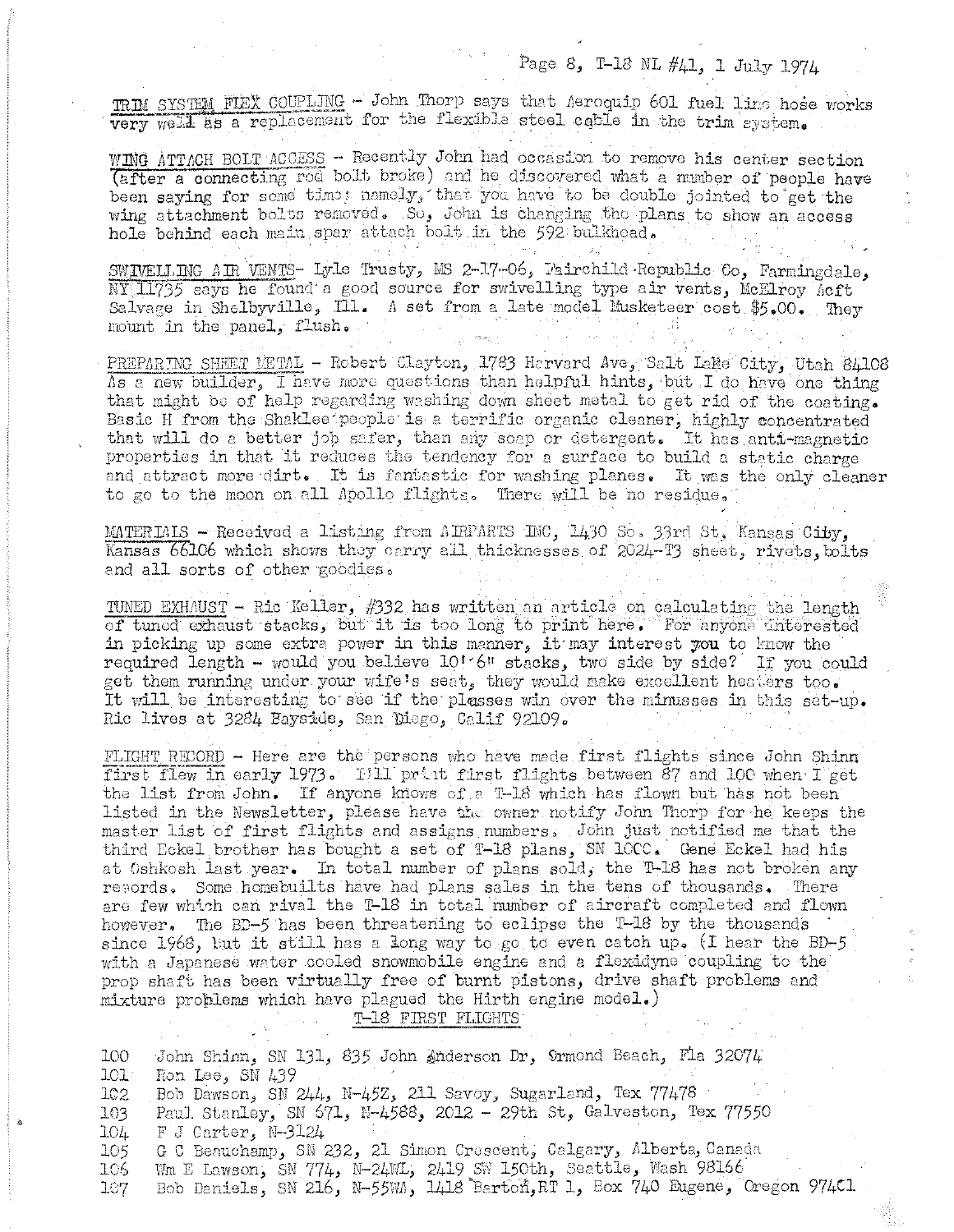Page 9, T-18 NL #41, 1 July 1974

FIRST FLIGHTS CONT'D<br>108 Stan Piszkin.  $108$  Stan Piszkin, SN 474, 1638 Pepper Dr, El Cajon, Calif 92021 109 John H Cooper. SN 749. VH-UJC. PU Box 318. Bankstown NSW. 23

John H Cooper, SN 749, VH-UJC, PU Box 318, Bankstown NSW, 220A Australia 110 Don Phelps; SN 929, N-8786, 1522 Kimberly Ave, Anaheim, Calif 92802 Carl Hoots, 2120 Athens Ave, Redding Calif.

SN  $3\%$ 4 FLIES - Carl Hoots sent this report of his first flight. I started building in January, 1966 and my first flight for N-18CH was May 18, 1974. Not the fastest builder in the world for sure. It was built exactly to plans except for a flush gas cap and different seats. I used flush AN rivets except for a few pops in tight spots. It has a 180 Lycoming with a light weight Hartzell constant speed prop. I used John Thorp's metal cowling and prop extension and my bubble came from GeeBee. It has full 24 volts electrical system but no radio yet. Empty weight is 951 lbs. (Ed: John Thorp tells me he still has 20 prop extensions  $-$  #1072 type.) Performance is spectacular. It is off the ground before you get the throttle all the way open and by the time you get the power and prop back, you are at pattern altitude. Rate of climb is 2000 fpm or more. Wheel landings are out because of my  $72$ " prop and standard length gear. This combination gives  $4\,12$ 2" clearance in level attitude, not hardly enough for a poor touchddwn or bounce.

My exhaust system is the crossover type made up out of old aircraft pipes with  $2<sup>u</sup>$ tail pipes. I cracked two header pipes before I found out that you cannot anchor the tail pipes down tight. I had run a triangle of braces down from the back of the engine to each pipe and joined then together. This combination is guaranteed to break a pipe every hour. (Ed: Amen! See back Newsletters for a description of ball joints and a flexible attachment elamp which is guananteed to not crack.) I am afraid the T-18 has ruined me for any other type of aircraft, the whole package is so delightful that anything this side of a P-51 Mustang or Bearcat would be old hat.

NEWSLETTER FINANCES NEEDED - With the cost of postage, paper and everything else more than doubled since I started putting out the Newsletter, the money goes pretty fast these days and the old kitty is about empty. I have been doing some mighty serious thinking about just closing the doows because it has become a really big job. Then I get a letter from someone who has received alot of help from the Newsletter and I change my mind. If you folks are willing to put up with receiving issues very infrequently, I will continue. So, if you wish to stay on the mailing list, please fill out the attached form and make a couple dollar donation. If you have recently donated your share, just fill out and indicate this so you will stay on the list. Each mailing, I receive a dozen or so returns with no address known, so if you move, be sure to send me a change of address. Donations for a  $hom$ set of 40 Newsletters has been \$3.00, but effective immediately this will be  $#4.00$ .

|                              | T-18 QUESTIONNAIRE | $1$ July $74$                             |
|------------------------------|--------------------|-------------------------------------------|
| Donation<br>Plans SN<br>Mame |                    | Phone<br>$\overline{a}$                   |
| Street Address               | City               | $\mathrm{Z}\mathrm{I}\mathrm{P}$<br>State |

Progress to date: